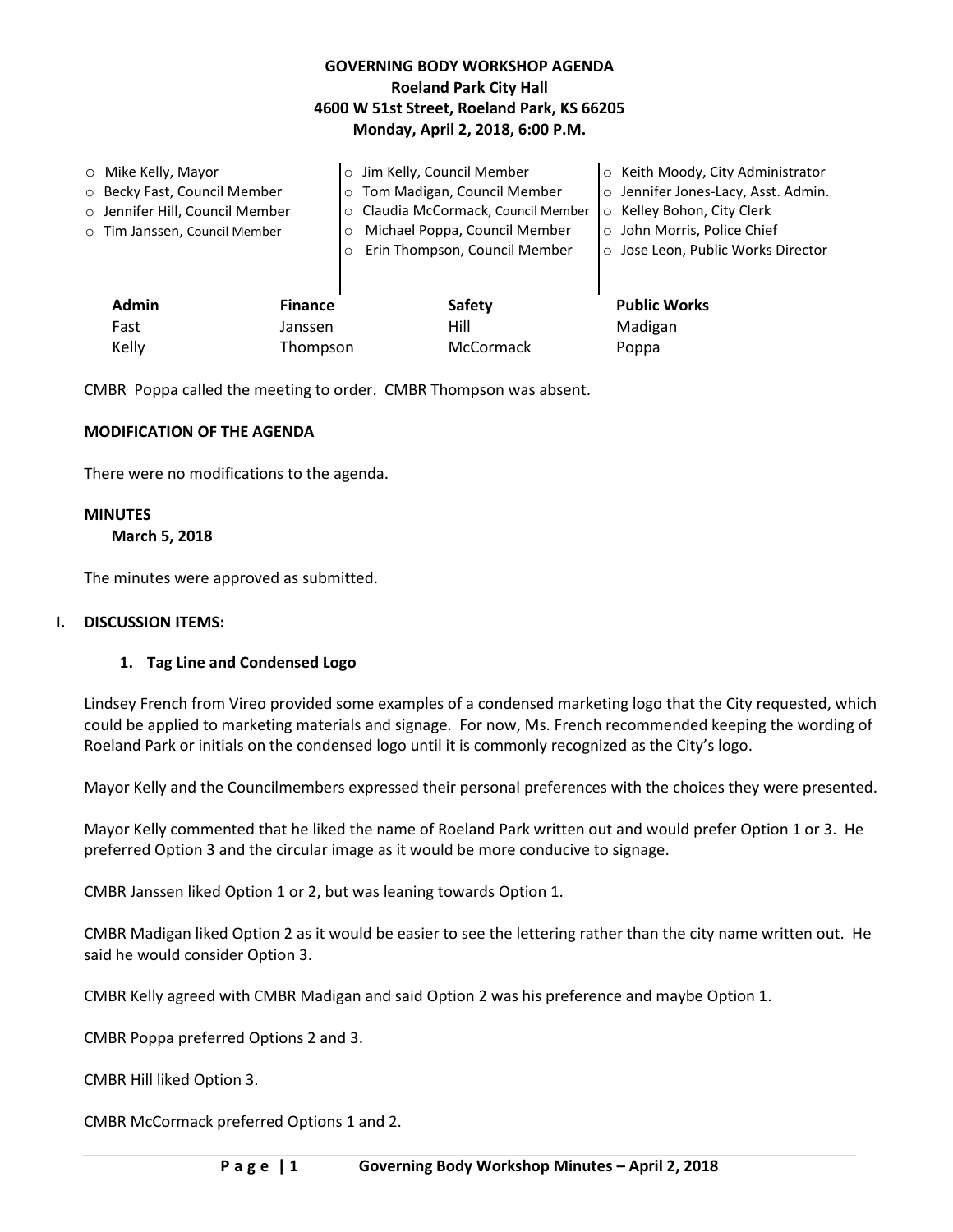CMBR Fast commented that it is a lot of design for a street sign. Ms. French said it is less than they have now, which was their concern before. Ms. Fast also expressed concerned about the lime green color. Ms. French said they may want to look at the color palette again, but this is currently the palette that was adopted last year.

City Administrator Moody said they have already worked on the website using the adopted logo and color palette. They have not used the logo, however, beyond business cards and letterhead at this point.

CMBR Poppa asked about the tagline. Ms. French said the condensed logo would be picked first and then she would present some taglines.

Mayor Kelly asked if they moved forward with Option 2, could the fonts in the R and P be more similar. Ms. French said that is the way the fonts are in the full logo. Mayor Kelly responded when it is written out it makes sense, but just the two letters by themselves looks awkward.

CMBR Poppa would like to see thinner lines and a black and white option.

After a brief discussion there was consensus to move forward with Option 2 with thinner lettering. The modifications will be presented at the next Governing Body Workshop. At that time, Ms. French will also bring in some tag lines.

# **2. Code Enforcement Update**

Wade Holtkamp, the City's Codes Enforcement Officer, provided the codes update from October 1, 2017, through February 28, 2018. There were 192 incidents that included new codes complaints, inspection violations and followup re-inspections. Of those incidents, 81 percent were resolved within that time period. During that time, they conducted 107 exterior rental inspections. Top violations tend to be nuisances affecting public health such as trash and items stored improperly outside a residence. The violations also include grass over eight inches in height followed by property maintenance concerns such as fencing in poor condition that needs repair or replacement.

Mr. Holtkamp said in his six months with the City, he is getting to know different residents and also the different neighborhoods. He added that he has enjoyed meeting and talking with different folks and as a result is getting a good idea of the challenges in a particular neighborhood.

Mr. Holtkamp said they do proactive enforcement so that citizens do not have to "rat out a neighbor." They are all working toward the common goal of cleaning up a violation.

CMBR Poppa thanked Mr. Holtkamp for his presentation and stated that he has heard good things about him and his work.

# **3. Update on Pool Selection Process and Dome Replacement Process**

Mr. Jim Wilson, project manager with the Johnson County Park and Recreation District, has created a report on dome providers in the United States and Canada that he has made aware of the project if the Governing Body was ready to go out to bid. There are seven vendors in total, but three that he has been working with have seen the site. There is a very limited market for domes and they want as much competition as possible.

When the dome was damaged, to advance the project they needed to assemble the project, know how to fund the project, hire architects, engineers, and a design professional to act as their representative to make sure they are in full compliance with all codes and the safety requirements for the project.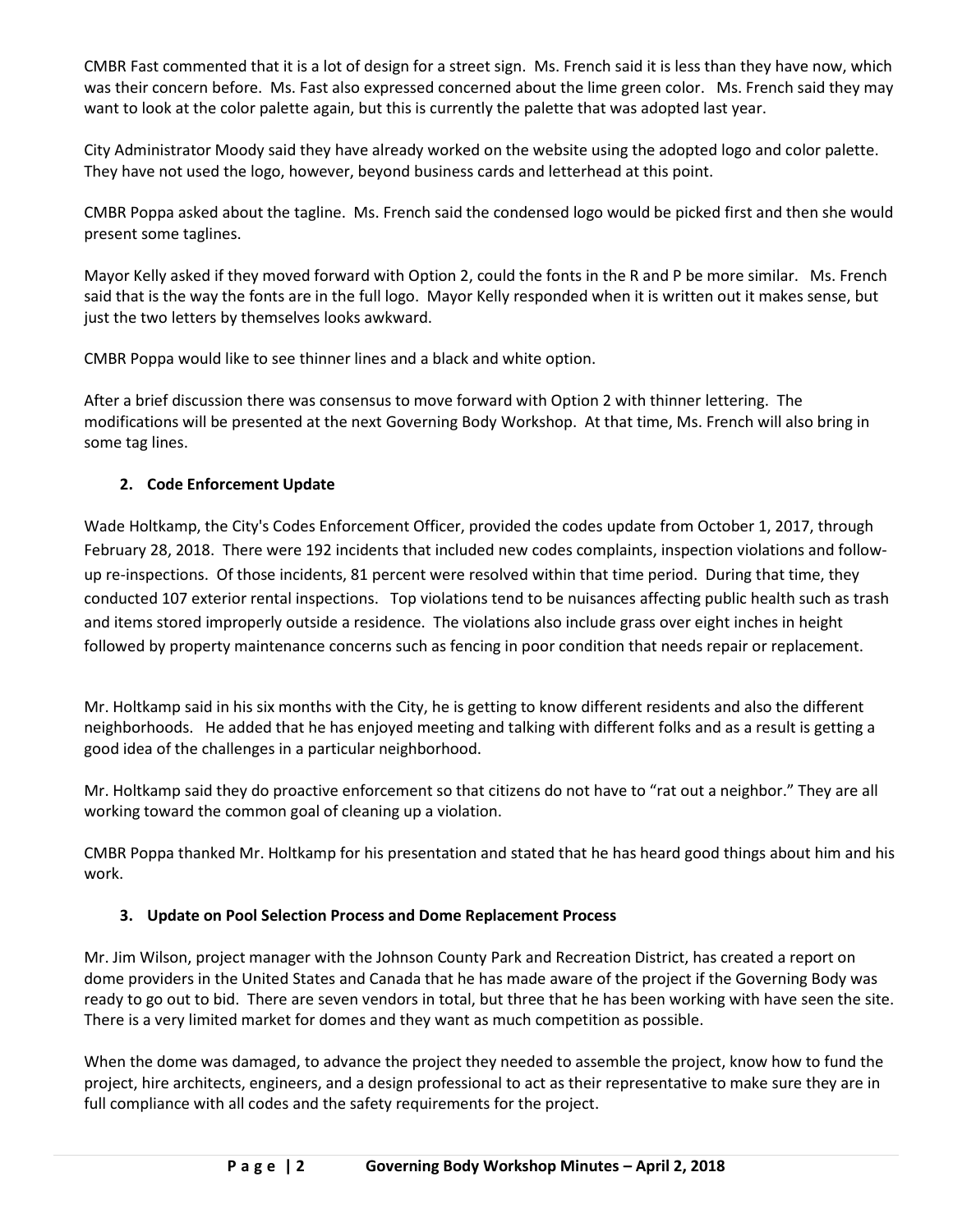One unknown was that the building code has changed since the original dome was installed. The dome did not have a safety restraint mechanism, which are posted cables inside the dome. If there had been a catastrophic deflation of the air structure, it would allow for the dome fabric to be suspended above the surface. The old dome did not have that apparatus. The architect presented scenarios for navigating the building code with the project. The best one would trigger the International Fire Code requirements and require the apparatus be bid with the project. The original insurance claim was costed out and budgeted to include replacement of the dome, the doors and the lighting systems that were damaged. The safety apparatus was not in that dome estimate and was not anticipated in the claim. JCPRD has started negotiations with the insurance carrier describing the necessity of this apparatus and are working towards either getting it covered or at least documented in the system that it is required.

The bid timeline begins with bid openings scheduled for April  $24<sup>th</sup>$  at 2 p.m. This will allow a one-week time period for architects and engineers to review the submittals for compliance with performance specifications with the bids. Each manufacturer will provide a proprietary design, both the air support structure, the doorway systems and all of the other structural attachment details. On May 16<sup>th</sup>, the board will take action and they hope to issue an award on May  $17<sup>th</sup>$ . The contracting and bond period usually takes a minimum of 14 days. They also have the additional requirement to participate in the Core4 initiative, which requires all vendors on projects over \$100,000, before executing a contract agreement, to provide tax clearance to all four major jurisdiction partners in the Core4 initiative, which includes the Unified Government, Johnson County, Kansas City, Missouri and Jackson County. That is one of their biggest hurdles. They are looking for a notice to proceed date with an effective date before July 1. Mr. Wilson said this is a very aggressive schedule for a very complicated project.

There are also issues with the footing and they need to coordinate with the existing locations, existing lighting and existing electrical conduits. He added that they have been able to solve all of the other hurdles that have come up and is confident they will be able to address this one.

CMBR Fast asked for more information on the Core4 initiative through MARC. Mr. Wilson said JCPRD has adopted a policy that they will not award a contract for construction using tax dollars that exceeds \$100,000 until they have proven that the contractor does not have delinquent taxes due to any of the Core4 agencies.

CMBR Fast had concerns in the report of the cutting into the concrete and that they might not have a diving board, also that the original pool depth was not designed as a foundation. She noted the system may require concrete cutting and piering for the post columns. Also the safety restraints may encroach on the safety clearance zone of the diving board. She also asked if the post columns would be left up when the dome was down in the summer. Mr. Wilson said all of those performance standards are in the bid package that requests dome manufacturers to show them what that would look like, which they would then have an engineer review for feasibility.

Mayor Kelly asked if Mr. Wilson was confident that the three bidders he has been working with would all submit a bid. Mr. Wilson said no. He added the board took action to be as flexible as possible. They have structured the bid form to have a base bid lump sum that they could specify for payments and contractors could bid on their terms. They included an option for an ongoing relationship to both put up and take down the dome, and included an alternate for the safety restraint system.

Mayor Kelly asked if there was a good chance in the first round not to get one company giving a complete bid on all parts of the project and a possibility that they may not get every part of the project covered in that first round bid. If that is the case, then how does that affect the timeline? Mr. Wilson said if they miss the bid, the rebid time frame is too long to be able to get the dome up in time for winter 2018.

CMBR Poppa asked if this is a realistic schedule. Mr. Wilson said it was a realistic schedule without the dome safety restraints, which has thrown a wrench into the project.

CMBR Hill asked if there was a possibility to file the insurance claim and take a cash amount and go another route with the dome. Mr. Wilson said the claim has been filed. One option was to receive a residual value of the dome.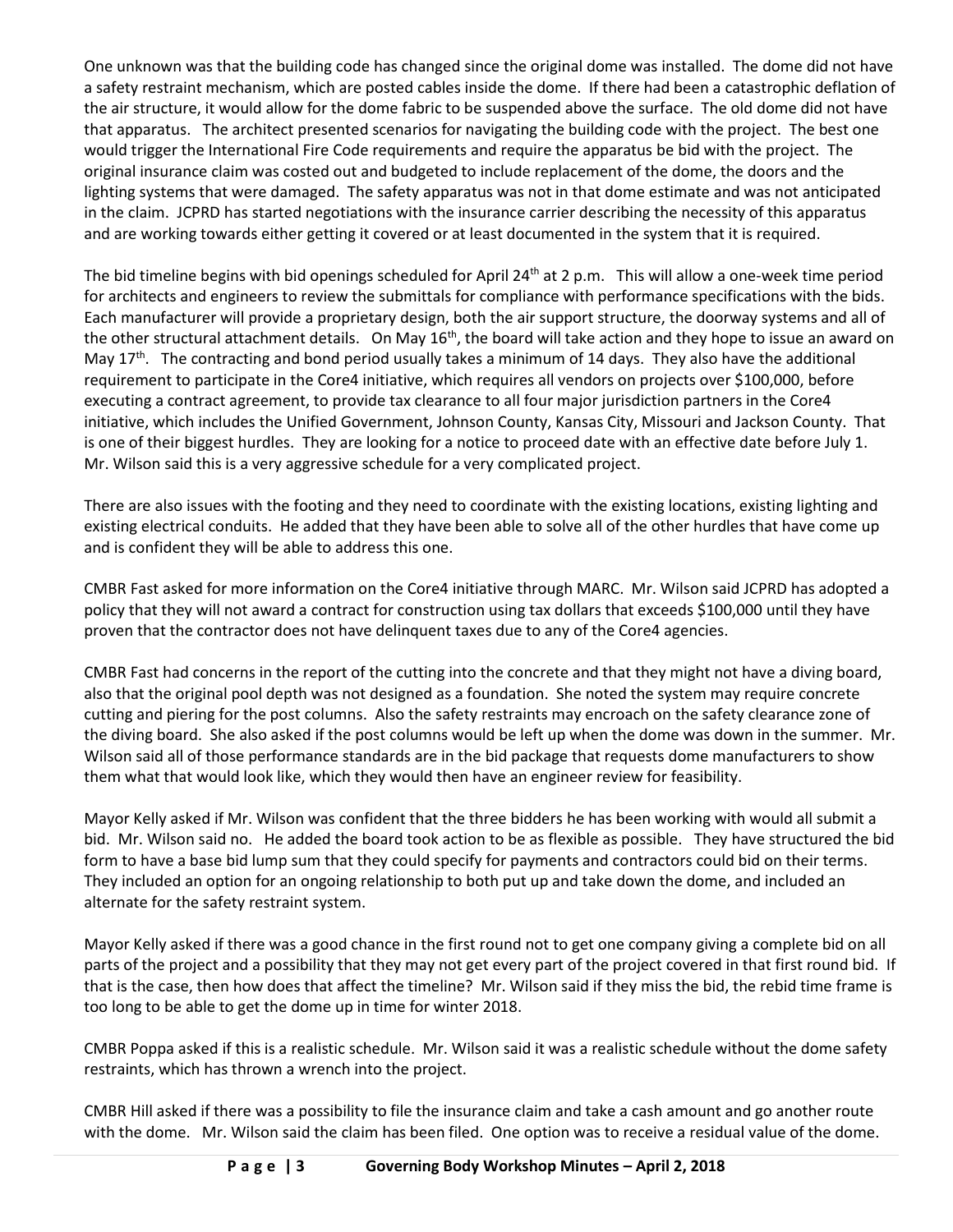The other is to move forward on the purchase of a dome. They have received \$170,000 to move forward with the project. If they terminate the claim, they can keep the balance for the value of the dome, but would have to return the remaining.

CMBR Janssen requested the Governing Body be able to review a copy of the bid documents. Mr. Wilson said he could e-mail them.

CMBR Janssen asked when the Core4 portion of the timeline must be complied with. Mr. Wilson said in the time period, the four county assessors will receive a form giving clearance to perform the review and that will go out the week of May 16. They would like to go out with an award letter to the contractor on May 17<sup>th</sup>. He added that they are all out of town vendors and in theory should not have any taxes owing to one of the Core4 jurisdictions.

CMBR Janssen asked if the support apparatus would complicate putting up and taking down the dome. Mr. Wilson said it does. They would have to remove all vertical structures and that it also requires a higher clearance.

Mayor Kelly asked if the insurance company denies the claim how that would affect the time frame. Mr. Wilson said whether the claim is approved or not, they could go before the JCPRD board and request another \$100,000 to be added to the project. On bid day, regardless, they have to have authority to be able to award the initial cost of this apparatus, whether or not insurance covers it.

Mr. Wilson said upon the board awarding the contract, the contractor has gone through all of their process and all of their costs to submit their bids, start the contracting process, and then for JCPRD to back out there is a likelihood for liability in the contractor's time and effort and possible lost profit on a job.

City Administrator Moody thanked Mr. Wilson for laying out this very complex issue and said he did a wonderful job of both articulating it and writing it out. The complexity of putting supports inside the dome and modifying the existing deck to support that structure is something he is very well aware of. In reviewing the building plans for the pool, the area around the hole in the ground is where they put the pipe. They would be digging into areas where there is piping for both plumbing and electrical. Steel placed in concrete is bonded and acts as a lightning rod and grounds it. When that steel is cut, it has to be re-bonded. Putting up the safety structure equates to putting a permanent structure inside of a temporary structure, the dome. The estimate from JCPRD for putting the dome up and taking the dome down equates to \$23,000 each time. Adding a process of installing a support structure inside of the dome will be additional time and additional expense. City Administrator Moody said he leans toward leaving the dome up year round. He did acknowledge that would change the character of the pool.

CMBR Poppa asked the Governing Body if they would like to confirm that they are willing to continue pursuing the replacement of the pool dome and lighting.

CMBR McCormack said her eyes are really opened with what is going on with JCPRD. Her concerns are resources and energy being expended for an antiquated system. She was also concerned with teams who anticipate using the pool in the winter. CMBR McCormack said she keeps hearing barrier after barrier.

CMBR Fast said she was thoroughly sad. As someone who has put so much energy into saving this winter pool, she just feels like it is so difficult to go forward. The winter pool will not be the same with the safety structure, nor will the summer pool be the same. She said this is a huge lost to the community not to have the summer pool. She also does not want a year-round domed pool. The Blazers' coach already has an hour drive to south Olathe for competitive swim team and is concerned about the great partnership they have had for 20 years. Without the Roeland Park pool there are not a lot of options in the northeast portion of the county.

CMBR Hill thanked JCPRD for all their time, effort and work they have put into working with the Governing Body. She hoped they could come up with good ideas for the pool, but at this point moving forward with the dome seems reckless. She said they have tried, but it may be time to let it go.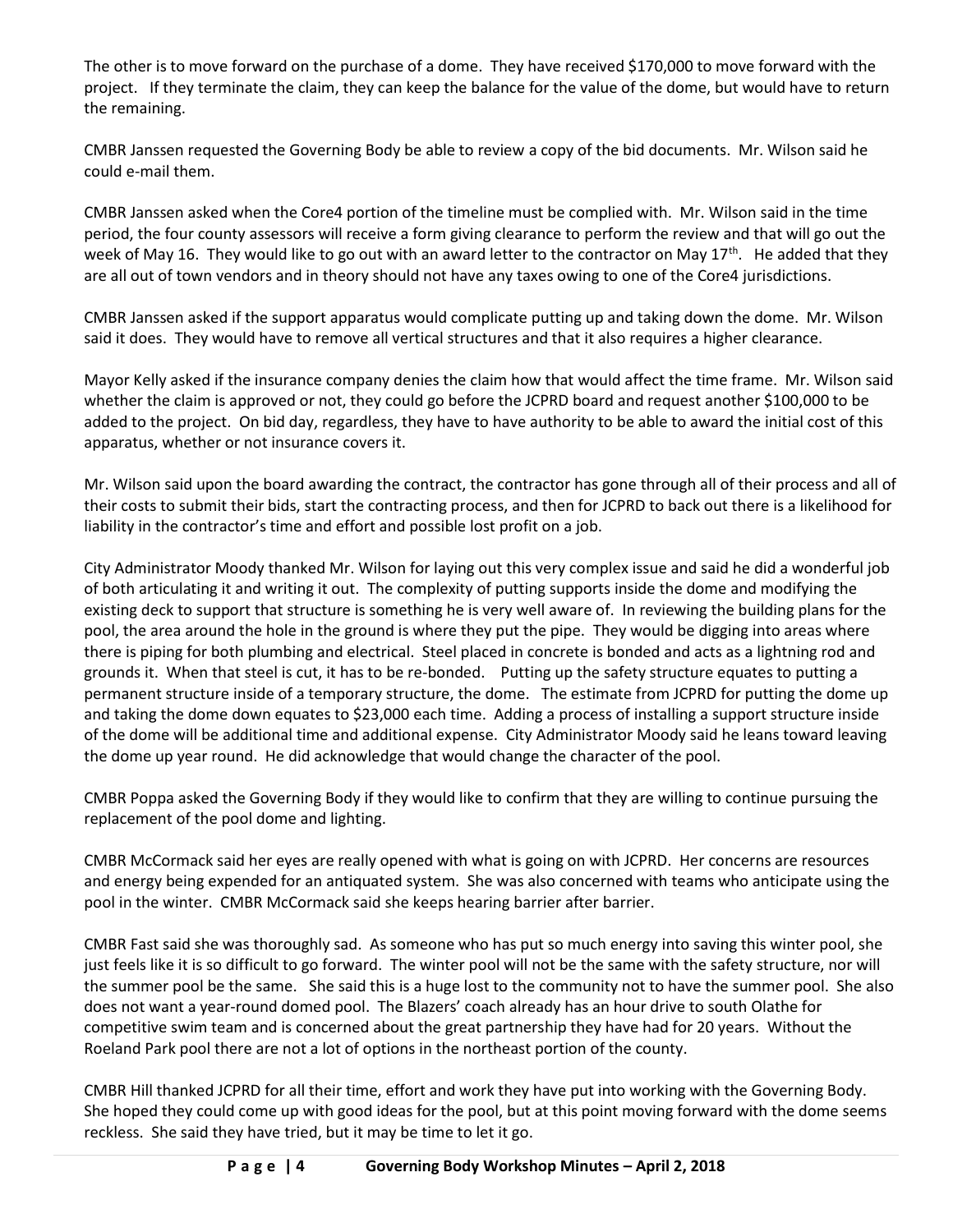Mayor Kelly noted in the minutes from the Pool Advisory Committee meeting held on March 27, they talked about the dome delay having an effect on the competitive swim teams.

Ms. Pollard from JCPRD said the Blazers are struggling, but they have found a place to practice.

Mayor Kelly said to not have the pool utilized in the winter would be a sad circumstance.

CMBR Janssen said Merriam will have a pool coming in the next couple of years along with the new Lenexa pool. He also agreed with CMBR Hill that moving forward with the dome would be reckless at this time.

CMBR Poppa echoed CMBR Hill's sentiments and thanked JCPRD for working with them and giving them time to look into the issue. He agreed it is not feasible to continue with the dome.

Mayor Kelly asked about the Water's Edge proposal and how much of the \$31,000 looks towards a year-round dome?

City Administrator Moody said he anticipated the contract would be before the Council on April 16<sup>th</sup>. The scope of that contract can be modified as they talk with them.

CMBR Hill asked if anyone has checked with the Blazers to see if they will still split the cost of the bulkhead if the dome is not going up. Ms. Pollard said she will be meeting with them tomorrow and will ask them at that time.

There was not a consensus to pursue replacement of the pool dome and lighting at this time.

City Administrator Moody said he believed they should refer that question to the whole Council at a Council meeting as they took action at a Council meeting to provide that direction to JCPRD. There was then an agreement to move this item to New Business at the next Council meeting.

CMBR Madigan said people are irate and have been calling him asking when the dome is going up. He felt the City should issue a news release to explain to the public at large what is going on and not wait until the Council meeting.

Mayor Kelly said they should inform the people this will be an item at the Council meeting. He said there are many people who are passionate about the pool and they deserve an opportunity to address the Council before any action is taken by the Governing Body.

## *Public Comment*

**Paige Howland** (4825 Berlinder) Ms. Howland is the wife of Gardner Howland, head coach of the Kansas City Blazers. She said she appreciates the passion CMBR Fast shows during these discussions regarding the pool. She also said appreciates and understands CMBR Hill's skepticism with moving forward. She also thanked Mayor Kelly for his hard work. She said they chose to move to Westwood so it would be close to her husband's work and also to the Roeland Park pool where she has made a lot of great memories as well as friends. They came to this area with the expectation that this would be their home base. Having to drive to drive an hour to Olathe has taken a great toll on her husband and is difficult trying to keep the swimmers interested and following him.

Due to time restraints, CMBR Poppa invited Ms. Howland to speak at the Council meeting when she would have more time to comment. He said he appreciated her comments tonight to the Governing Body.

CMBR McCormack asked what they can do to reduce JCPRD's stretched resources.

City Administrator Moody recommended that they continue under the current direction.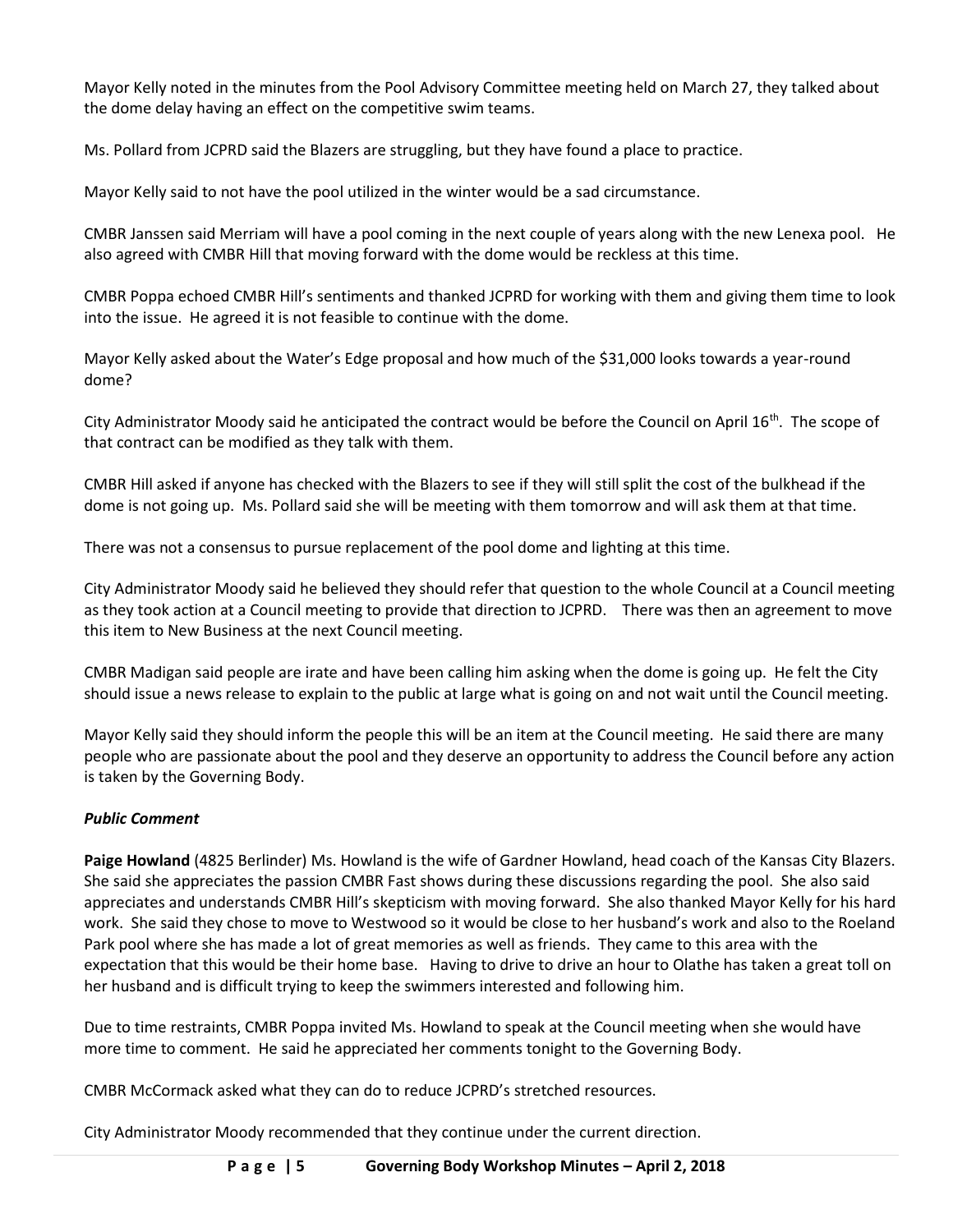CMBR Fast said there is a need for this pool and this is what the residents voted on and want.

CMBR Janssen said he was willing to table the Water's Edge proposal and would be willing to look at an extended pool season.

CMBR Hill said she is not ready to give up on the pool, but does not believe the dome is a good option at this point.

There was agreement to move this discussion to the New Business at the next Council meeting and work through the contract and strike what they need to.

CMBR Poppa thanked JCPRD for being there and Mr. Wilson for a great presentation.

## **4. Maintenance Agreement for City Facilities**

City Administrator Moody presented for Public Works Director Leon who is proposing three different contracts to be approved. As maintenance is needed, they will be able to call a company and have assurance that they will respond in a timely manner. The contractor will also be paid on an agreed hourly rate.

There was full consensus to move this item to New Business.

## **5. Review and Preliminary Approval for CIP (includes equipment replacement)**

City Administrator Moody reviewed the 10-year outlook for the CIP noting that the goal is to try to identify potential liability in maintaining the City's capital. All the projects they have identified are broken down by department, their projected cost, anticipated year of completion as well as their funding sources.

For Aquatics, its projects would be funded from the General Fund and the Equipment Reserve Fund at an estimate of \$800,000.

City Hall is scheduled to have computer replacements every four to five years. All planned is a roof replacement, ADA improvements and resurfacing the parking lot. These projects are funded from the General Fund, the Equipment Reserve Fund, and TIF 2 also provides resources for the improvements to City Hall.

Community Center has quite a few projects planned for it. There is also an objective in 2019 to have an ongoing plan for the center that will include site uses and improvements.

CMBR Fast recommended they have a discussion for the creation of a Community Center account and budget.

Ms. Jones-Lacy said once they put all items in the context of the larger budget have a better idea of what the City's fund balances look like for the different funds as they do project those out past three years.

City Administrator Moody noted in 2022 they are planning to make stormwater improvements as well as parking lot improvements. He said it makes sense to do the stormwater at the same time as part of the stormwater is under the pavement. This will prevent having to tear up the parking lot twice. He recognized this is a larger expenditure of funds in one year, but is a more efficient use of their resources.

CMBR Kelly inquired whether there is a safety restraint system at the recreational dome, and if not, is that something that is needed. City Administrator Moody said that JCPRD does own that dome as well as the one at the pool, and that when it was installed there was not a requirement for a sag support structure. He did add that the basketball goals do provide support to the dome, although that it is not an intended use.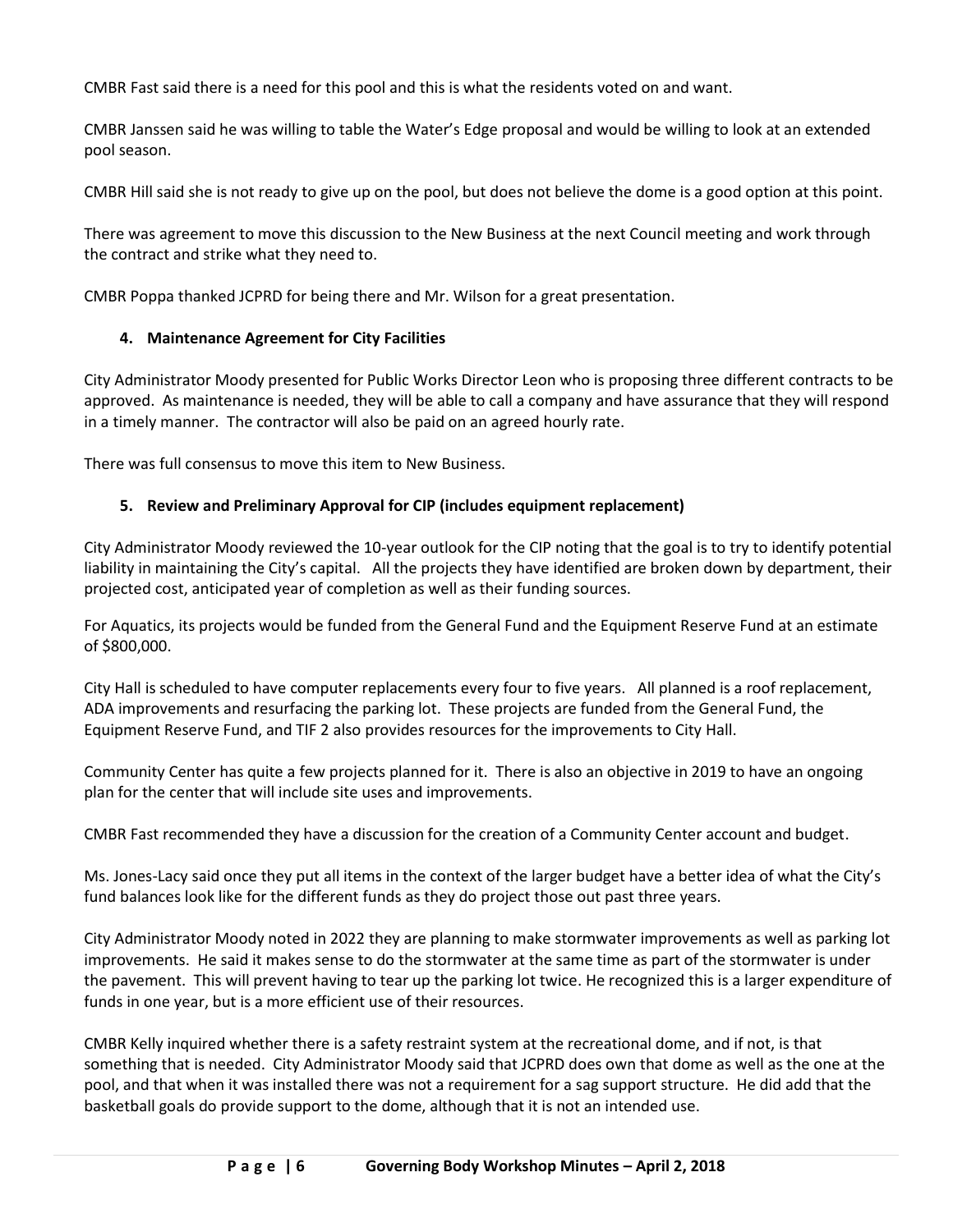Mayor Kelly asked why the trail connection is in 2026 and not sooner. City Administrator Moody said they use a two-part scoring system. They score each project that is not a piece of equipment. The lower the score, the further out a project gets listed. One factor in the scoring is if there are resources available to do the project, for example, grant funding. If so, then that could move a project further up. As was decided by the Council, all projects are funded on a pay-as-you-go basis.

The Parks Committee has opted to delay the bathroom at R Park for a few more years so there will be more funds for the shelter house, which is anticipated to more than \$200,000. The goal is to have the restrooms, shade structures and pavilion all match in design.

Police Department expenses will primarily be for officer and vehicle equipment. The CIP also includes funding for the K-9 objective and as well as the motorcycle funding.

There was a brief discussion on the need of a motorcycle for the police force and there was a majority of five to keep the motorcycle patrol vehicle in the CIP for 2019.

CMBR McCormack said that she has heard from residents who were concerned with the police budget and the K-9 unit. They expressed concerns over the agenda of a K-9, which tends to be for drug-related problems. They were concerned with what Roeland Park needs versus what Northeast Johnson County needs.

CMBR Fast also said that she has received nothing but negative feedback from residents that having a K-9 unit who felt this is excessive for Roeland Park where they do not have that much of a drug issue. She does love the City's Police Department and applauds when employees come forth with a new proposal.

City Administrator Moody said he welcomes the comments and input on this issue and they should discuss it sooner rather than later since the department is actively seeking financial support for the K-9 program.

CMBR Poppa noted that Number 8 on the agenda is the Community Forum Topic discussion, which might be a good place to discuss adding a Police Department presentation on the K-9 unit.

Police Chief Morris commented that he has heard nothing but positive feedback, especially on their Facebook page, NextDoor, community contact, and all the local businesses. He added that they are having a tremendous amount of media support coming up this week and said that fundraising is also going well. Chief Morris still feels very strongly that it would be a great advantage for the City and will make a difference, not only in terms of officer safety but for safety of the families of Roeland Park.

CMBR Madigan said it is stated in the K-9 plan that it anticipates the use of responsible and sustainable bond financing over a long-term period. He has had 11 people call him over that statement. It was his understanding that there would be no bond financing and projects are pay-as-you-go. City Administrator Moody said he thought he had taken that information out and apologized that it was inadvertently left in there.

CMBR Hill agreed with CMBR Poppa that it would be a good idea to have the Police Department talk about the K-9 project at the Community Forum. Her impression is that the K-9 unit is for more than drug searches and is a great tool for the officers. She said she would want to see in the news a dog taking down a criminal rather than the police shooting the criminal.

Chief Morris said the dog would not be exclusive to narcotics. It would also be for tracking, officer safety and building searches. The purpose of the dog is not a way for the city to make money off the seizure of drugs.

For the Public Works part of the CIP, it allows for the department to contract out work that they are unable to complete in-house. \$210,000 has been proposed for contracted street maintenance and the Public Works Department's budget has been increased to \$1.8 million to help support that.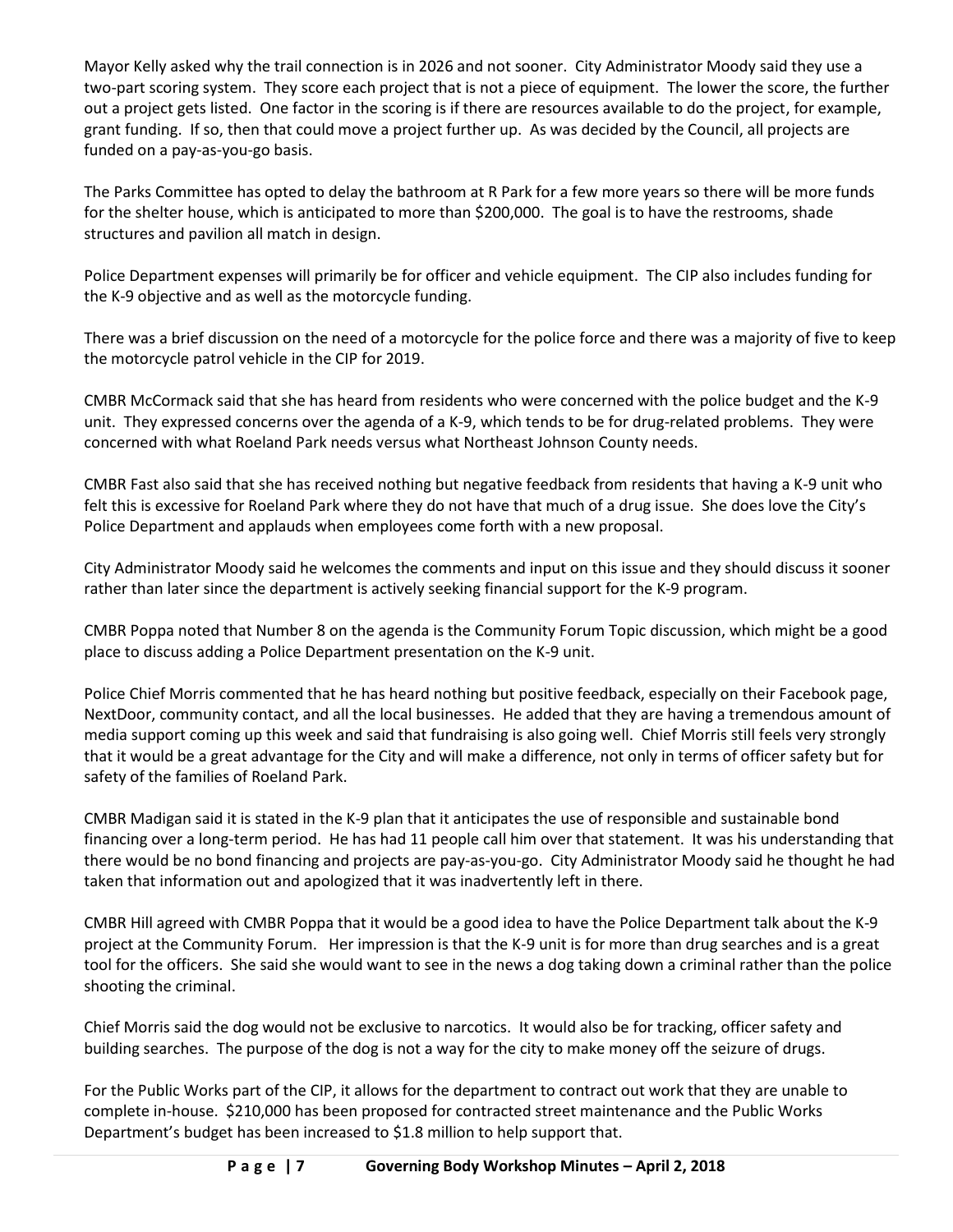City Administrator Moody said they ended up with more reserves in the General Fund at the end of 2017 than was anticipated. They have been transferring excess reserves from the General Fund to the Capital Replacement Funds to fund the pay-as-you-go approach. Right now they have some cushion to begin the replacement and extension sidewalk program sooner than 2021.

The total ten-year outlook is \$25.7 million. The five-year investment is \$18,825,921, which equates to about \$2 million spent every year. To fund this they will draw down on reserves and they have secured some pretty significant grant funds. The City is also in the unique position to be able to utilize TIF resources on some of the infrastructure projects.

## *Public Comment*

**Laura Yankoviz** (5540 Juniper) Ms. Yankoviz questioned the need and the resources required for a police motorcycle as well as a K-9 unit. She asked what tasks are not being accomplished using the City's current resources that it requires a K-9 and a motorcycle. She questioned the noise of a motorcycle and asked if it was being purchased as a revenue producing speeding campaign. Ms. Yankoviz said she understands better the purchase of a K-9 unit, but asked at what level of crime is in Roeland Park that they feel this is a necessity.

## **6. Review Solid Waste Assessment for 2019**

City Administrator Moody said Mr. Leon has updated the solid waste fee analysis to reflect the anticipated costs associated with the leaf program being implemented using the single person automated leaf vac truck. The estimate includes three pickups per residence. They will push the program from a 6-week window to a 12-week window with leaves picked up through February. Pickups will start and end earlier during the day. The program will utilize one or two employees as opposed to the normal four or five people required with the current program. The new program will require someone to work on Saturday, which they may be able to split into two shifts. The overtime cost has been added into the leaf pickup cost estimate. Even though it is a longer window of opportunity, the program will be less expensive to operate than the current program and require fewer man hours with less pieces of equipment. The Governing Body needs to decide which funding source they want to use to pay for the hours that Public Works is putting into the leaf program.

# *Public Comment*

**Mike Hickey** (5008 Howe) Mr. Hickey said the residents are the ones who purchased the equipment and now the City is proposing to charge the residents for its use. He added that employees are paid through taxes and this proposal would be double-dipping from the residents.

CMBR Madigan said he finds it amazing that this is the only city service that they contemplate charging the citizens for.

City Administrator Moody said the proposal of a fee assessment versus just a tax-related charge is that the leaf pickup is a service that is oftentimes incorporated into a utility or an enterprise fund. The intent was to be as accurate as they could with the calculation cost of maintenance for the pieces of equipment that are involved in this program. He applauded the staff for having had the foresight to capture that information and to be able to come up with an accurate assessment of the total cost of delivering the program.

CMBR Fast said in 2012, they voted against adding the fee because the fear was it would never come off. It was never meant to be an ongoing fee. The City decided to take on the leaf program as a General Fund service and it was not expected to be an extra fee on property taxes. It was a temporary measure that staff recommended to help get through the darkening of the Walmart. Walmart has not darkened and yet they still have the fee.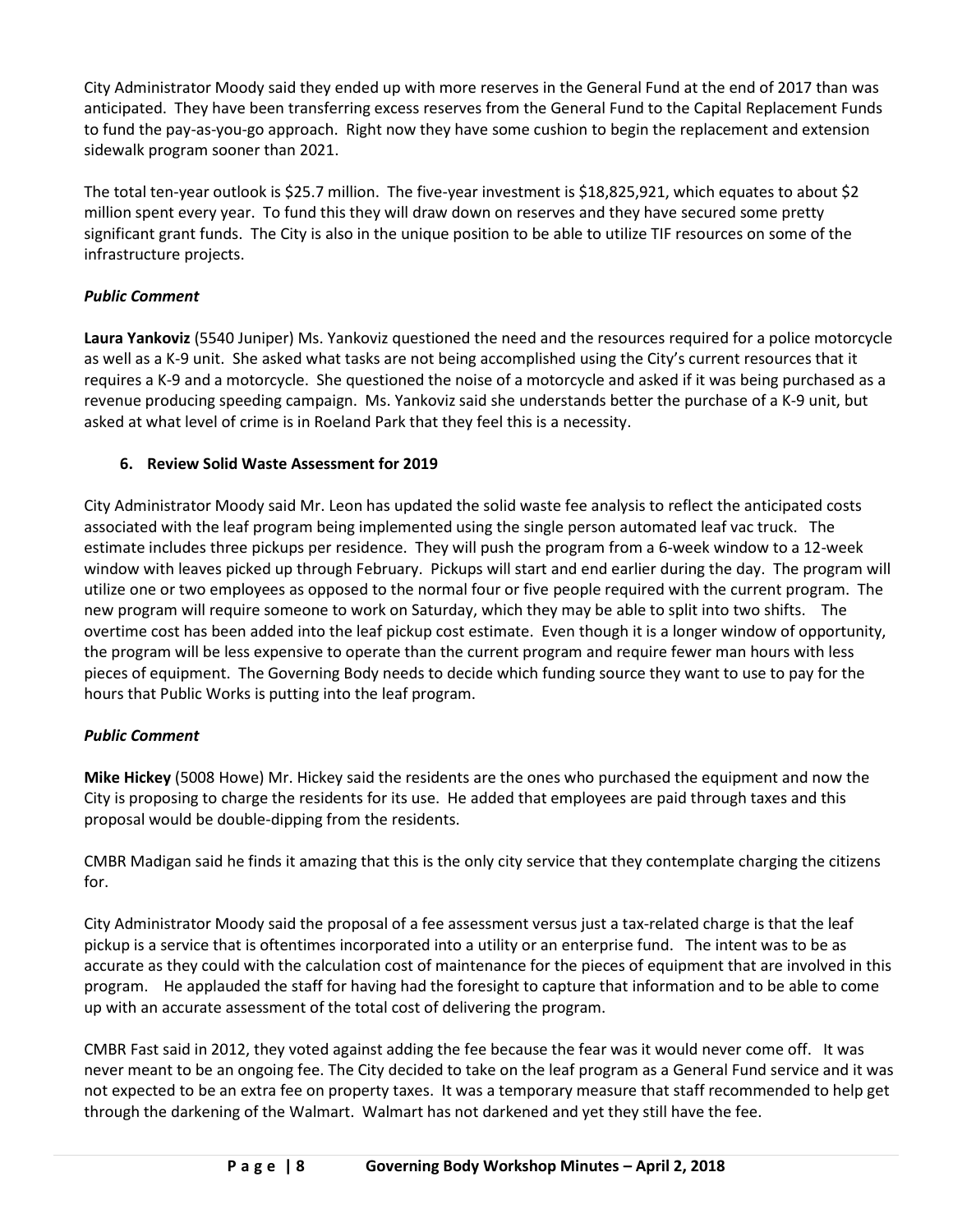Mayor Kelly said everyone is in agreement that they love the leaf program and it is a good thing to have. They are all proud of it and they are all willing to spend money, wherever it comes from, to pay for it. However, they need to choose to account for it on the leaf program and they are going to end up paying for it somewhere. If they pull the funds from the General Fund, they are all going to pay for it anyway and it will be on the mill levy.

CMBR McCormack said there is some nice weather where people work in their yards in February, but she did not see anyone raking leaves. She would rather see a leaf pickup in March.

CMBR Madigan said he did not want Mr. Moody misunderstand what he was saying and that he was not faulting the accounting, which is excellent. The leaf program used to be free. It was going to be temporary and they had to tighten their belts in 2012. Roeland Park was also one of the last cities that were allowed burning of leaves when the program came into effect as a help to the residents as they could no longer burn leaves.

CMBR Poppa said the recommendation is to set the solid waste service assessment for 2019 based upon the cost estimates. Option Number 1 would be a \$212 assessment, a \$13 increase over 2018. There were in two Councilmembers in support of that.

Option 2 reflects an annual assessment of \$197 and does not include personnel costs and is a \$2 decrease. This option results in \$44,000 of the cost program being covered by taxes versus the assessment. City Administrator Moody clarified this is all the expenses of the program but does not include personnel. Six Councilmembers were in support of this option.

This item will be discussed further under New Business at the next Council meeting.

## **7. Reappointment to the Events Committee and Appointment to Community Foundation Board from the Events Committee**

Amy Logan is being recommended for the Events Committee and will also be serving as the Community Events liaison to the Community Foundation Board.

There was consensus to place this item on the next Consent Agenda.

## **8. Community Forum Topic Discussion and Ward**

The next Community Forum will be held April 26 at 6:00 p.m. at the Roeland Park Community Center. Staff has recommended the new leaf pickup program, an update on the pool, Art in R Park, and parks in general as potential topics for discussion.

CMBR Poppa added the possibility of having the Police Department give a presentation on the K-9.

CMBR Fast recommended adding the motorcycle purchase to the police discussion in light of earlier comments.

There was unanimous agreement to hold off on the leaf discussion until the fall.

Ward 2 will host the Community Forum and discussions will include the pool update as well as the Police Department presentation on the K-9 and motorcycle program.

## **9. Motorized Vehicles in City Parks and Trails**

CMBRS Madigan, Fast, McCormack, Janssen and Hill have requested this be discussed related to motorized vehicles in City parks.